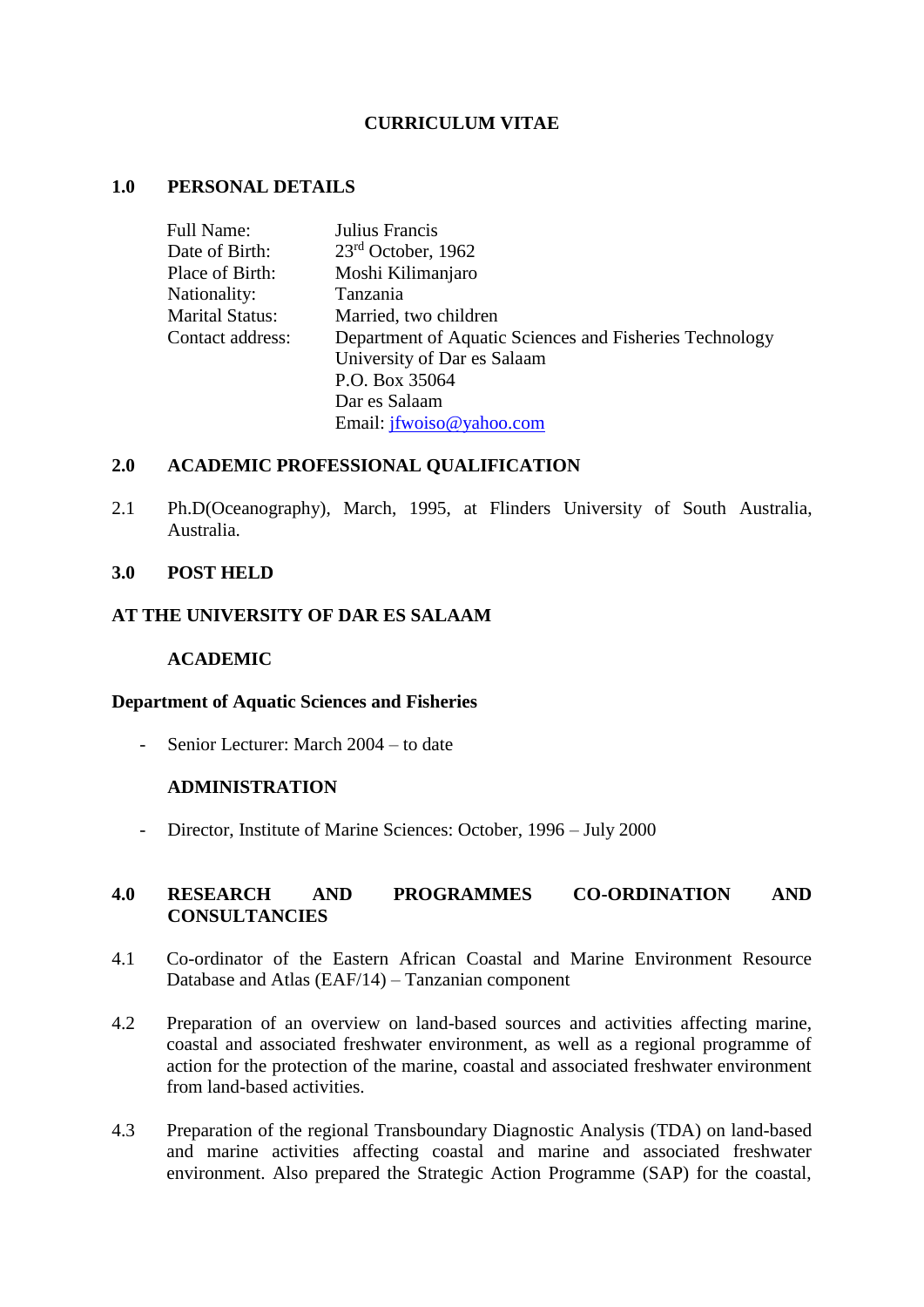marine and associated freshwater environmental problems of the WIO region.

- 4.4 Development and implementation of public awareness through production of educational materials for the FAO through the project on Protection and Management of the Marine and Coastal Areas of the Eastern African region (EAF/5)
- 4.5 Project for capacity building in Marine Protected Areas management in the Western Indian Ocean region.
- 4.6 Co-ordinated the development of the training manual and the organisation of training courses in MPA management in WIO region
- 4.7 Implementation in Eastern Africa of the UNEP/GPA Strategic Action Plan on Sewage.
- 4.8 FAO/UNEP project for International Coral Reef Action Network (ICRAN) on analysis of successful approaches to management of Marine Protected Areas in Tanzania
- 4.9 Coordinates the production of the Western Indian Ocean Journal of Marine Science
- 4.10 Coordinated the implementation of the UNEP/GPA-funded project on Physical Alterations and Destruction of Habitats in the Eastern African region
- 4.11 Coordinates a competitive research grant program, the Marine Science for Management (MASMA) Program
- 4.12 Coordinator of the WIOMSA's component in the European Union-funded project "Transboundary Networks of Marine Protected Areas for Integrated Conservation and Sustainable Development: Biophysical, Socio-economic and Governance Assessment in East Africa (TRANSMAP)"
- 4.13 Coordinator of the Tanzania's component of the USAID-funded Sustainable Coastal Communities and Ecosystems (SUCCESS)
- 4.14 Training and Educational Needs Assessment for different categories of stakeholders for the WIO-LaB project
- 4.15 Coordinator, Project on "Climate Change in coastal and marine environment of the Western Indian Ocean region: Assessment of Impacts and Adaptation Options", July 2009 – December 2012
- 4.16 Coordinator, the Western Indian Ocean Certification of Marine Protected Areas Professionals (WIO-COMPAS), 2007 – todate
- 4.17 Coordinator, the development of a proposal for a GEF-funded project, "Implementation of the Strategic Action Programme for the protection of the Western Indian Ocean from land-based sources and activities (**WIO-SAP).** 2014-2016.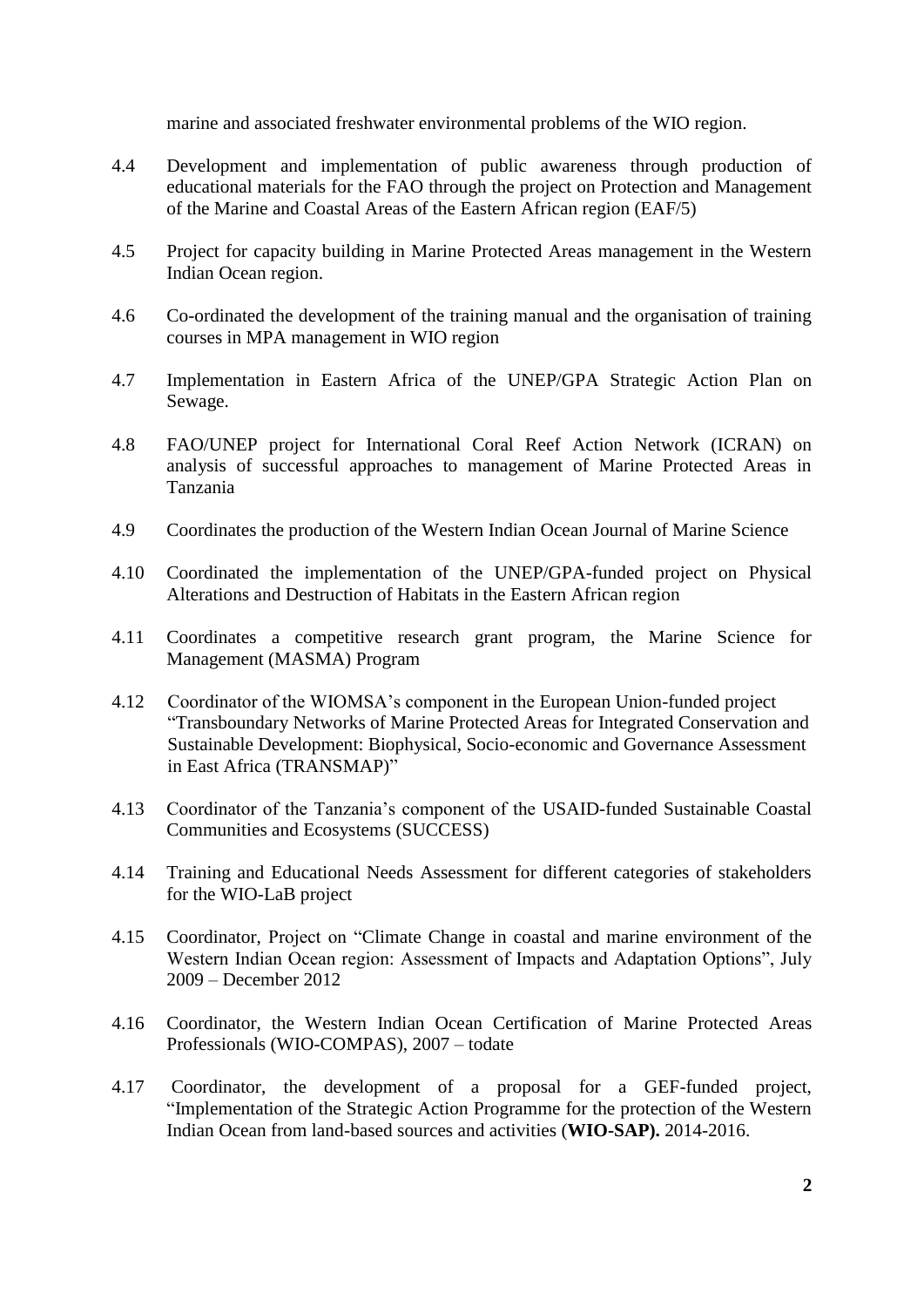### **5.0 TRAINING COURSES ORGANIZED**

- 5.1 Lead Trainer, Regional Training Course in Marine Protected Areas Management in the Western Indian Ocean Region in 2000 (Malindi, Kenya); 2002 (St Lucia, South Africa), 2004 (Malindi, Kenya) and 2012 (Mombasa, Kenya)
- 5.2 Co-organizer of the Learning and Performing: Developing Skills for Coastal Management Practitioners course in the Western Indian Ocean region in 2001. Organized jointly with the Coastal Resource Center of the University of Rhode Island
- 5.3 Co-organizer of the refresher course "Governance for Responsible Fisheries" with the International Agricultural Centre of the Netherlands
- 5.4 Co-organizer of the **"Environmental Journalism Course – focusing on coastal management",** with Institute of Further Education for Journalists (FOJO) of Kalmar, Sweden. The course was held in November 2008 and April/May 2009.
- 5.5 Lead Trainer in the National Short Course in Integrated Coastal Zone Management (ICZM) for Mauritius in March 2009. Organized jointly with the EU-funded Regional Programme for the Sustainable Management of the Coastal Zones of the Countries of the Indian Ocean (ReCoMaP) and Department of Environment, Mauritius
- 5.6 Resource person, Sustainable Ocean Initiative (SOI) Training of Trainers Workshop, Yeosu, South Korea, 18-22 June 2016.

### **6.0 STUDENTS SUPERVISED**

Mbije Nsajigwe – MSc, University of Dar es Salaam (1996) Shigalla Mahongo – PhD, University of Dar es Salaam (2014) Daudi S. Mukaka – MSc, Open University of Tanzania (2014)

## **7.0 SCIENTIFIC REPORTS AND PUBLICATIONS**

### **A: Books & Papers in international journals**

- A1: Francis, J. (1992) Physical Processes in the Rufiji Delta and their Possible Implications on the Mangrove Ecosystem. Hydrobiologia 247:173-179.
- A2: Dubi, A. M. and J. Francis (1990). Wave climate Prediction in the Zanzibar Channel. Uhandisi Journal. Faculty of Engineering, University of Dar es Salaam Vol. 14 No.2, 51-60.
- A3: Moffat, D., M.A.K. Ngoile, O. Linden, and J. Francis (1998) The Reality of the Stomach: Coastal Management at the Local Level in Eastern Africa. AMBIO. Vol. 27, No. 8, 590-598.
- A4: Johnstone, R., C.A. Muhando, and J. Francis (1998) The Status of the Coral Reefs of Zanzibar: One Example of a Regional Predicament. AMBIO. Vol. 27, No. 8, 700-707.
- A5: Semesi, A.K., Y.D. Mgaya, M.H.S. Muruke, J. Francis, M. Mtolera and G. Msumi (1998) Coastal Resources Utilization and Conservation Issues in Bagamoyo, Tanzania. AMBIO. Vol. 27, No. 8, 635-644.
- A6: Kyewalyanga, M., J. Francis, and R. Johnstone (1998) The Development of a Scientifc Forum in the Western Indian Ocean Region. AMBIO. Vol. 27, No. 8, 774- 778.
- A7: Francis, J. and Lundgren, P. 2000. The Marine Science for Management (MASMA) Programme: Building on past experiences and facing new challenges. Currents Vol: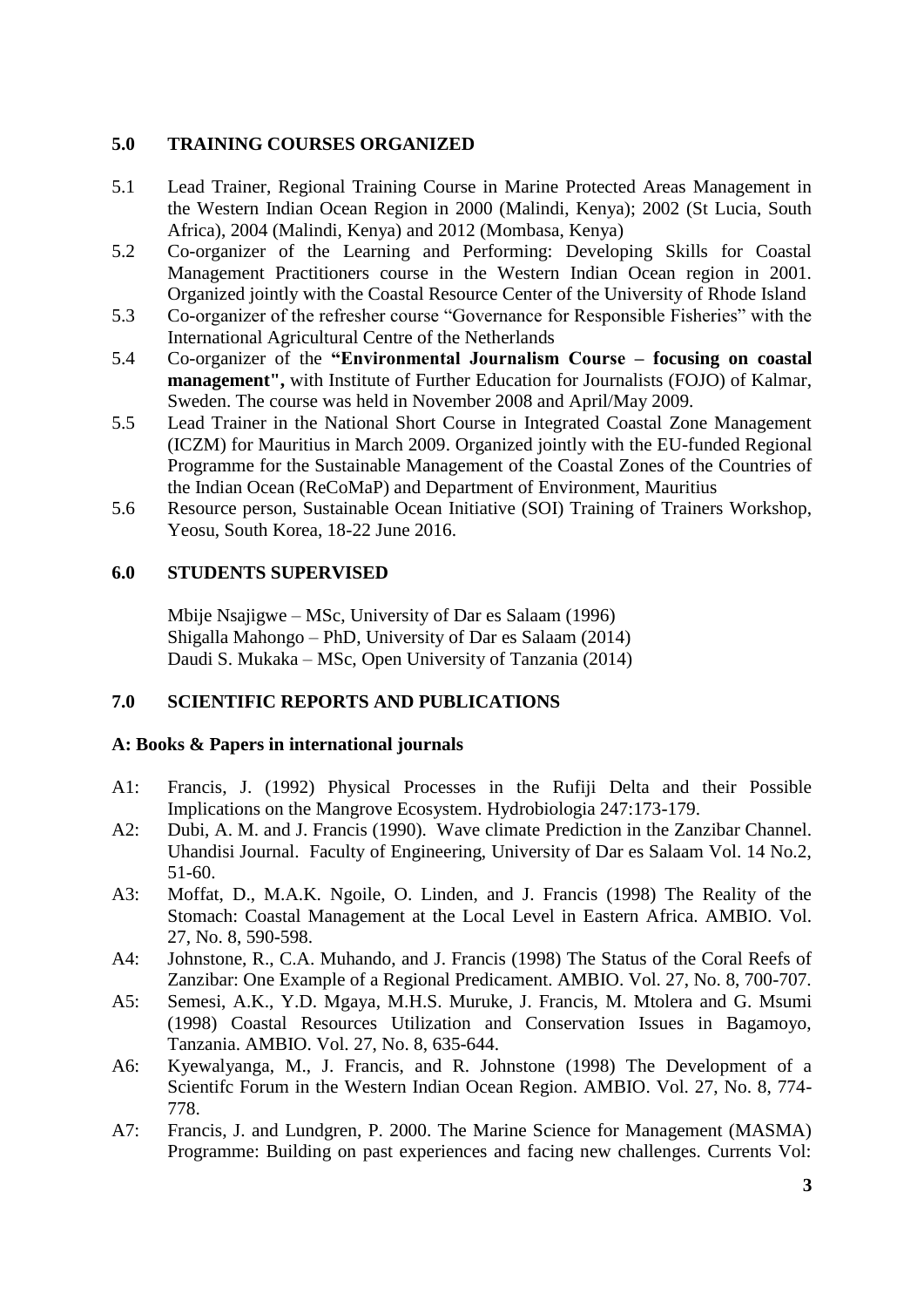23/24: 26-30

- A8: Francis, J., Nilsson, A., and Waruinge, D. 2002. Marine Protected Areas in Eastern African Region: How Successful are they? Ambio, Vol XXXI, No 7-8, 503-511
- A9: Berg, H., Francis, J. and Souter, P. 2002. Support to Marine Research for Sustainable Management of Marine and Coastal Resources in Western Indian Ocean. Ambio, Vol XXXI, No 7-8, 597-601
- A10: Mbije, N.E., Wagner, G.M., Francis, J. Ohman, M.C., and Bergman, K.C. 2002. Patterns in the Distribution and Abundance of Hard Corals Around Zanzibar Island. Ambio, Vol XXXI, No 7-8, 609-611.
- A11: Francis, J. and Torell, E. 2004. Human dimensions of coastal management in the Western Indian Ocean region. Ocean and Coastal Management, Vol 47, No 7-8, 299 – 307
- A12: J. Francis, J. Tobey, and E. Torell 2006. Balancing Development and Conservation Needs in the Western Indian Ocean Region. Ocean and Coastal Management Volume 49(11):789-791
- A13 : Nguli M M., Rydberg, L. and Francis, J. Francis. 2006. Estimate of water residence times in Tudor Creek, Kenya based on sea surface heat fluxes and observations of the horizontal temperature gradient during different seasons. *Western Indian Ocean Journal of Marine Science* 5(2): 163-178
- A14: Chircop, A., Francis, J.; Van Der Elst, R., Pacule, H., Guerreiro, J., Grilo, C., and Carneiro, G. 2010. Governance of Marine Protected Areas in East Africa: A Comparative Study of Mozambique, South Africa, and Tanzania**,** Ocean Development & International Law, 1521-0642, Volume 41, Issue 1, 2010, 1 – 33
- A15: Squillante, L.J., Ricci, G., Francis, J. and Sisitka. 2010. Innovations in Capacity Building: Certification of Marine Protected Area Professionals. Coastal Management, 38:272–290
- A16: Haws, M., Crawford, B., Portella, M.C., Ellis, S., Jiddawi, N., Mmochi, A., Gaxiola-Camacho, E., Rodriguez-Dominguez, G., Rodriguez, G., Francis, J., Leclair, C., Coze, A.S., Hernandez, N., Sandoval, E., Jaroszewska, M. and Dabrowski, K. 2010. 'Aquaculture Research and Development as an Entry-Point and Contributor to Natural Resources and Coastal Management. Coastal Management, 38:  $3,238 - 261$
- A17: Mahongo, S.B. and Francis, J. 2010. Monthly Variations of Sea Level at the Island of Zanzibar. *Western Indian Ocean Journal of Marine Science*: 9(1): 1-16
- A18: Mahongo, S.B., Francis, J. and Osima, S.E. 2012. Wind patterns of coastal Tanzania: Their variability and trends. *Western Indian Ocean Journal of Marine Science*: 10(2): 107-120
- A19: Mahongo, S.B. and Francis, J. 2012. Analysis of Rainfall Variations and Trends in Coastal Tanzania. *Western Indian Ocean Journal of Marine Science*: 11(2): 121-133
- A20: [Jambeck, J.,](http://www.sciencedirect.com/science/article/pii/S0308597X17305286?via%3Dihub#!) [Hardesty, B.D.](http://www.sciencedirect.com/science/article/pii/S0308597X17305286?via%3Dihub#!) [Brooks, A.L.,](http://www.sciencedirect.com/science/article/pii/S0308597X17305286?via%3Dihub#!) Friend, T., Teleki, K., Fabres, J., Beaudoin, Y., Bamba, A., Francis, J., Ribbink, A.J., Baleta, T., Bouwman, H., Knox, J., & Wilcox, C. 2017. Challenges and emerging solutions to the land-based plastic waste issue in Africa. Marine Policy. [https://doi.org/10.1016/j.marpol.2017.10.041.](https://doi.org/10.1016/j.marpol.2017.10.041)

### **B: Chapters in a book, Conference Proceedings & Research Reports**

B1: Brault, Jean-Francis, J. Francis, C. Pegus (1988). Transfer of Marine Technology to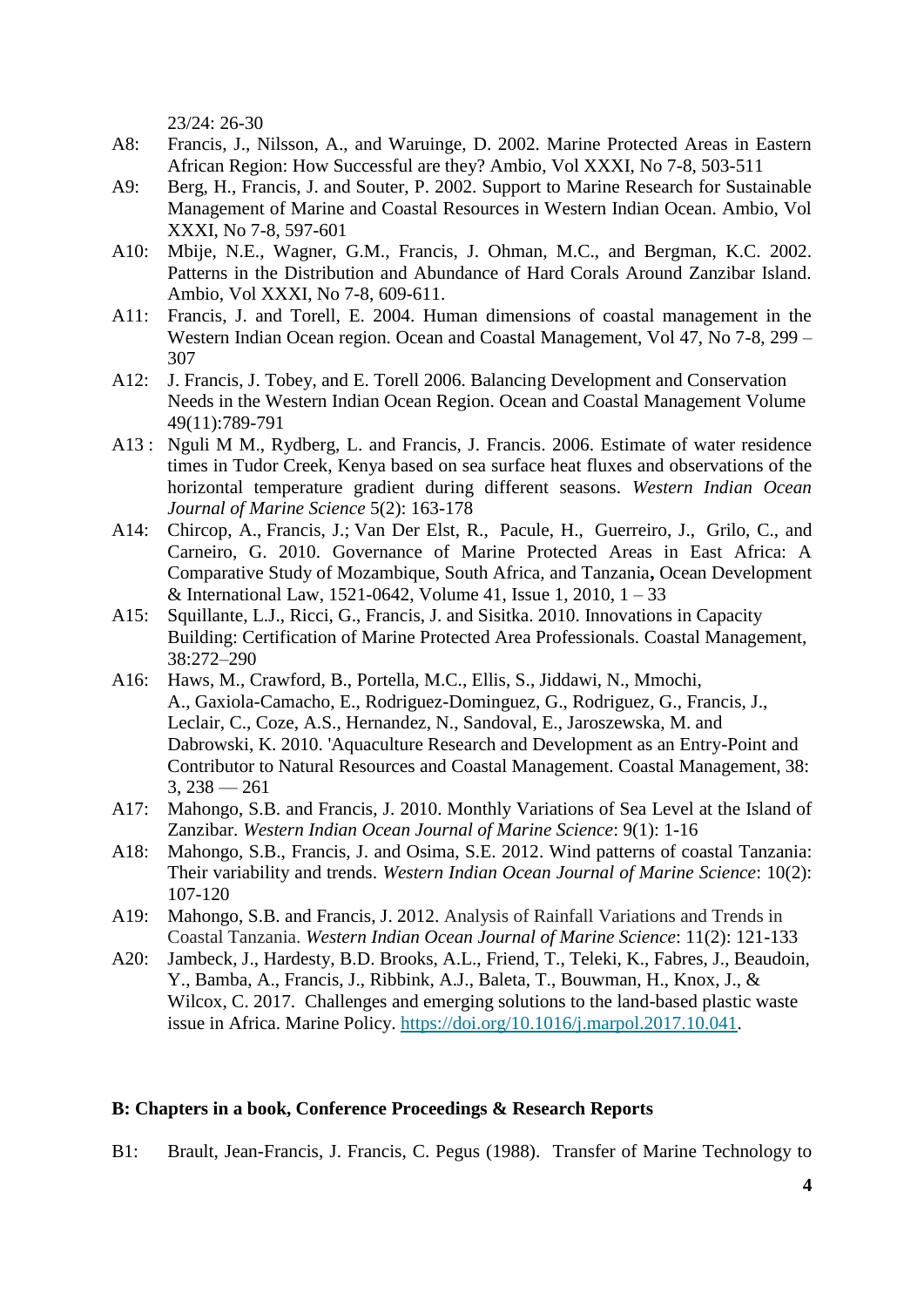Developing Countries. In Development and Transfer of Marine Technology in Developing Countries with Special Reference to the Development of Human Resources, Proceeding of the Pacem in Maribus XVI - 1988 in Halifax Canada, pp.435-440.

- B2: Francis J. (1989), Large Dams and Marine Environment. A Diploma Thesis Submitted in Partial Fulfilment for Postgraduate Course in Marine Affairs at the University of Dalhousie, Canada.
- B3: Francis, and A. M. Dubi, 1992 Seasonal Variation in Mean Sea Level at Zanzibar IOC Workshop Report No.77 for the IOC-SAREC-KMFRI Regional Workshop on "The Causes and Consequences of Sea Level Changes on the Western Indian Ocean Coast and Islands". Mombasa, Kenya 24th - 28th June, 1991.
- B4: Francis, J., 1995. The Seasonal Variation in Coastally-Trapped Wave Energy Along the Coast of Australia. Ph.D Thesis, Flinders University of South Australia.
- B5: Humphrey, S. and J. Francis (1997). Sharing Coastal Management Experience in the Western Indian Ocean. Proceedings of the Experts and Practitioners Workshop on Integrated Coastal Area Management for Eastern Africa and Island States. 142pp.
- B6: Francis, J., A.K. Semesi, and J. Daffa (1997). Integrated Coastal Zone Management in Tanzania. In: Linden and Lundin, C.G. The Journey From Arusha to Seychelles. Successes and Failures of Integrated Coastal Zone Management Eastern Africa and Island States. 195-211.
- B7: Ngoile, M.A.K., J. Francis and M. Mtolera (1998) Advances in Marine Science in Eastern Africa: Application of Scientific Knowledge in Marine and Coastal Resources Management. Proceedings of the First WIOMSA Scientific Symposium. 80pp.
- B8: Francis, J. 1998. Analysis and evaluation of Integrated coastal management initiatives in Eastern and Southern Africa region. IMS/1998/06. 55pp.
- B9: Kyewalyanga, M., M.J. Wood and J. Francis (1999) Needs Assessment for Capacity Building in Integrated Coastal Management in Tanzania. Tanzania Coastal Management Partnership Working Document 5023: Dar es Salaam.
- B10: Nyika, E. and J. Francis (Compilers). 1999. Bibliography of the Coastal and Marine Environment of the Western Indian Ocean Region. Institute of Marine Sciences, University of Dar es Salaam. 192pp.
- B11: Francis, J., van Zwol, C., Sadacharan, D., and Mohamed, S. (1999). Marine Protected Areas Management: A framework for capacity building in the Western Indian Ocean Region. Proceedings of the Regional Planning Workshop on the Training Needs for Marine Protected Areas Management, Zanzibar, Tanzania, 31 May- 3 June 1999. Coastal Zone Management Centre, The Netherlands, Institute of Marine Sciences, University of Dar es Salaam and World Bank. 49pp.
- B12: Francis, J., M.D. Richmond and S. Mwinuka (2000) A School Teacher's Guide to Marine Environmental Education in the Western Indian Ocean Region. Prepared for the project on Protection and Management of the Marine and Coastal Areas of the Eastern African region (EAF/5). 47pp.
- B13: Francis, J. and Rumisha, C. 2001. Proceedings of the Planning Workshop on the Development of Dar es Salaam Marine Reserves. 21 August 2000, Dar es Salaam, Tanzania. Prepared for the International Coral Reef Action Network (ICRAN)- Eastern African Sub-project 1. Institute of Marine Sciences, University of Dar es Salaam, United Nations Environment Programme and Marine Parks and Reserves. 26pp.
- B14: Ngoile, M.A.K., Francis, J. and Mndeme, Y.E.S. (2001) The status of marine protected areas and coastal management initiatives in Tanzania. Prepared for the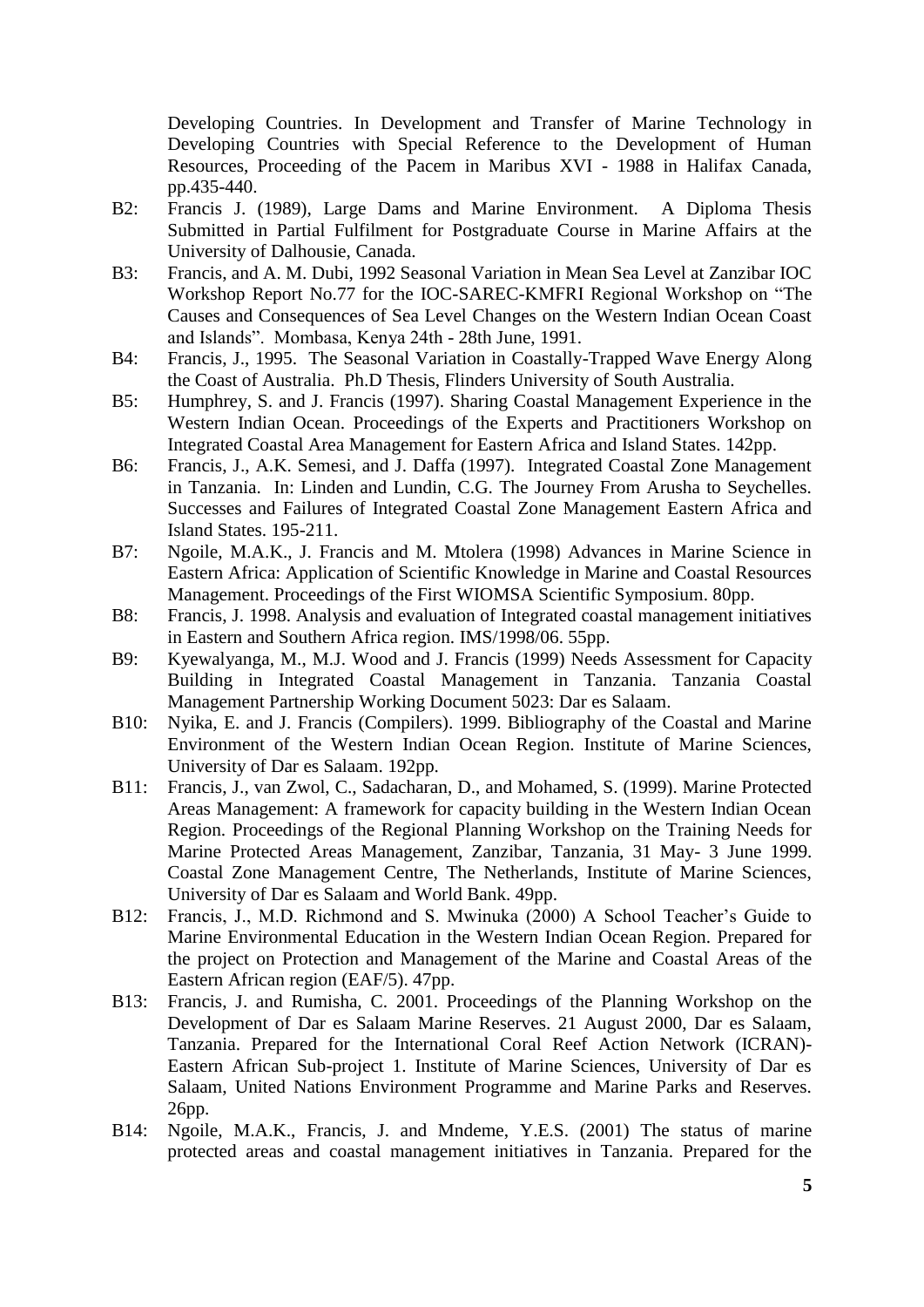International Coral Reef Action Network (ICRAN)-Eastern African Sub-project 1. Institute of Marine Sciences, University of Dar es Salaam, United Nations Environment Programme and Marine Parks and Reserves.

- B15: Francis, J., S. Mahongo, and A.K. Semesi. (2001). The Coastal Environment. In: UNEP/DGIC/URT/UDSM (eds), *Eastern Africa Atlas of Coastal Resources: Tanzania*. United Nations Environment Programme, Nairobi, Kenya, pp 9-47.
- B16: Ngoile, M.A.K. and J. Francis (2001). Management of the Coastal and Marine Environment: Legal and Institutional Framework. In: UNEP/DGIC/URT/UDSM (eds), *Eastern Africa Atlas of Coastal Resources: Tanzania*. United Nations Environment Programme, Nairobi, Kenya, pp 77-104.
- B17: Francis, J. and I. Bryceson (2001). Tanzanian Coastal and Marine Resources: Some Examples Illustrating Questions of Sustainable Use. In: Ahmed, J. et. al. (eds), Lessons Learned: Case Studies in Sustainable Use. IUCN. pp. 74-100.
- B18: Richmond, M.D. and Francis, J. (Editors)(2001). Marine Science Development in Tanzania and Eastern Africa. Proceedings of the 20<sup>th</sup> Anniversary Conference on Advances in Marine Science in Tanzania. 28 June – 1 July 1999, Zanzibar, Tanzania. IMS/WIOMSA. 569pp.
- B19: Kiambo, R. C. Coley, J. Francis, M. Amaral, and L. Hale. (2001) Coastal Management in the Western Indian Ocean Region. A Capacity Needs Assessment. Western Indian Ocean Marine Science Association (WIOMSA) and Coastal Resources Center, University of Rhode Island. 62pp.
- B20: Francis, J. and S. Mohammed (editors). 2001. Consultative Meeting on Municipal Wastewater for the Eastern Africa region. Report of the Meeting. United Nations Environment Programme (UNEP), UNEP/GPA Coordination Office, National Environment Management Council (NEMC) and Western Indian Ocean Marine Science Association (WIOMSA).
- B21: Roxburgh, T., Morton, I., Rumisha, C., and Francis, J. 2002. An Assessment of Stakeholders and Resource Use in Dar es Salaam Marine Reserve System. ICRAN and WIOMSA. 102pp.
- B22: Coley, C., Squillante, L. Hale, L., Kiambo, R., Francis, J. and Mbarouk, F. 2002. Learning and Performing: developing Skills for Coastal Management Practitioners. Final Report on the First Course on building Capacity for Sustainable Integrated Coastal Management in the Western Indian Ocean Region. WIOMSA/CRC. 46pp.
- B23: Francis, J., R. Johnstone, T. van't Hof, C. van Zwol, and D. Sadacharan (2003) Training for the sustainable management of Marine Protected Areas. A training manual for MPA managers. The Coastal Zone Management Center, the Netherlands, The World Bank, UDSM and WIOMSA. 209pp.
- B24: Wells, S., J. Francis, and N. Muthiga. 2003. Marine Protected Area Management in Western Indian Ocean. In: Carabias, J., J. de la Maza, and R. Cadena (eds), Capacity needs to manage protected areas: Africa, Mexico, 2003, pp 97-103.
- B25. Uku, J. and J. Francis. 2007. Report on Educational Needs Assessment for the Western Indian Ocean Region. An assessment study undertaken by WIOMSA on behalf of the UNEP-GEF WIO-LaB Project entitled 'Addressing land-based activities in the Western Indian Ocean Region'
- B26. Uku, J. and J. Francis. 2007. Report on Training Needs Assessment for the Western Indian Ocean Region. An assessment study undertaken by WIOMSA on behalf of the UNEP-GEF WIO-LaB Project entitled 'Addressing land-based activities in the Western Indian Ocean Region'
- B27. Payet, R., J. Francis and K. Koranteng. 2009. AoA Region: Eastern African Seas. In: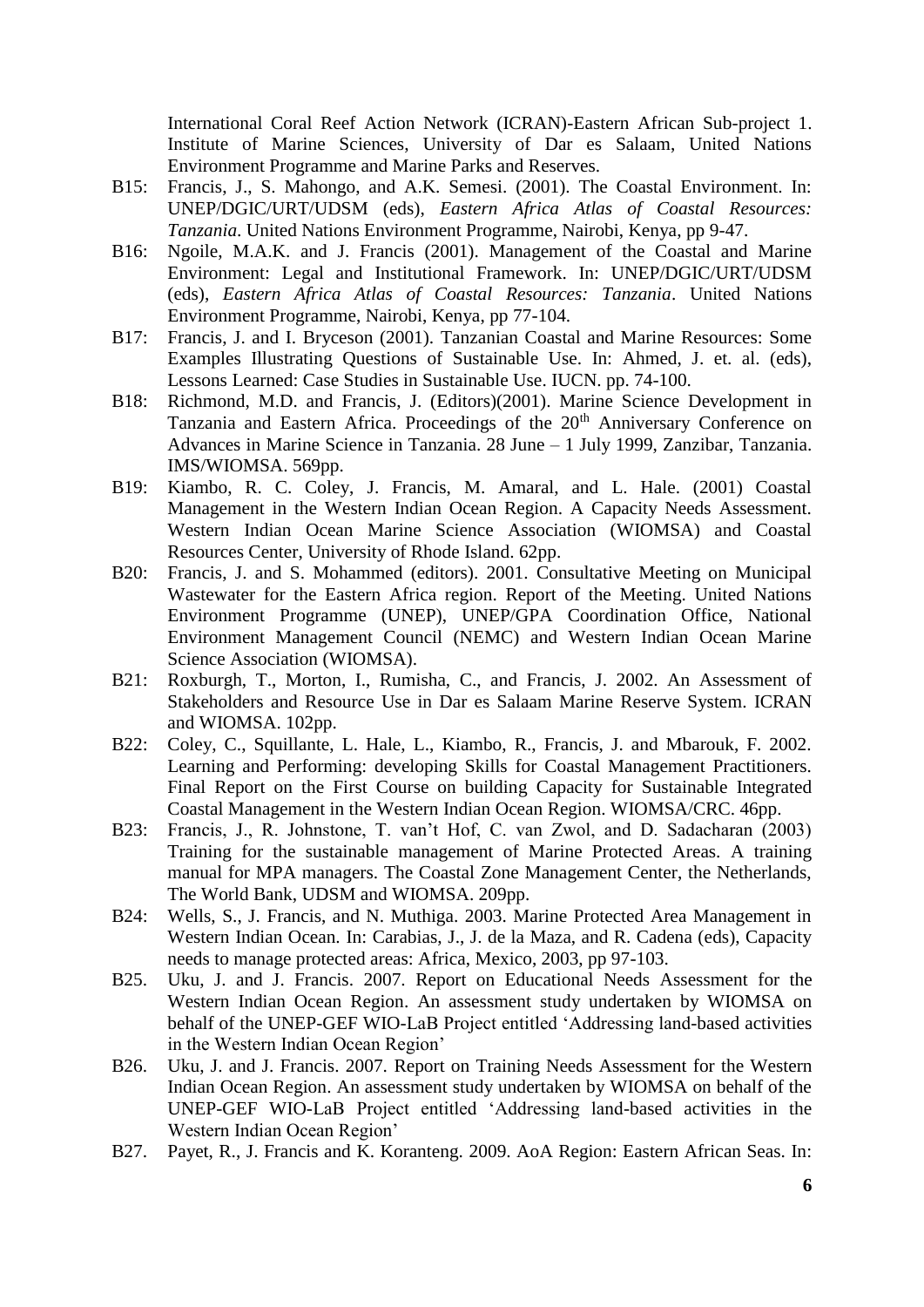UNEP and IOC-UNESCO. 2009. An Assessment of Assessments, Finding of the Group of Experts. Start-up Phase of a Regular Process for Global Reporting and Assessment of the State of the Marine Environment including Socio-economic Aspects. 91-102

- B28. Francis, J. and E.M. Machumu. Marine Protected Areas on Mainland Tanzania. What is their future? In: Bryceson, I and Francis, J. (eds). Marine Protected Areas (MPAs) in relation to Fisheries Management Challenges and Experiences from Develioping Countries. Pages 153-179.
- B28. B29. Francis, J. 2015. Mandate and Methodology. In UNEP-Nairobi Convention and WIOMSA (2015). The Regional State of the Coast Report: Western Indian Ocean. UNEP and WIOMSA, Nairobi, Kenya. 25-30
- B30. Francis, J., L. Celliers and S. Rosendo. 2015. Coastal and Marine Research and Capacity Building. In UNEP-Nairobi Convention and WIOMSA (2015). The Regional State of the Coast Report: Western Indian Ocean. UNEP and WIOMSA, Nairobi, Kenya, 473-494.
- B31. Groeneveld, J., Koranteng, K. & Francis, J. (2017) The Nansen more than just a research ship. In Groeneveld, J.C. and Koranteng, K.A. (Eds): *The RV* Dr Fridtjof Nansen *in the Western Indian Ocean: Voyages of marine research and capacity development. FAO, Rome, Italy.* 1-7
- B32. Francis, J., Koranteng, K., Ngoile, M., Strømme, T., & Waruinge, D. (2017) Impact on science, capacity development, policy & fisheries management. In Groeneveld, J.C. and Koranteng, K.A. (Eds): *The RV* Dr Fridtjof Nansen *in the Western Indian Ocean: Voyages of marine research and capacity development. FAO, Rome, Italy.*125-141
- B33. Groeneveld, J., Koranteng, K., Francis, J. & Bianchi, G. (2017) The Nansen Programme in the Western Indian Ocean – a synthesis of results. In Groeneveld, J.C. and Koranteng, K.A. (Eds): *The RV Dr Fridtjof Nansen in the Western Indian Ocean: Voyages of marine research and capacity development. FAO, Rome, Italy.*143-159
- B34. Francis, J., Koranteng, K., Bianchi, G. & Groeneveld, J. (*2017*) The way forward where the Nansen Programme should focus in future. In Groeneveld, J.C. and Koranteng, K.A. (Eds): *The RV* Dr Fridtjof Nansen *in the Western Indian Ocean: Voyages of marine research and capacity development. FAO, Rome, Italy.*161-171

### **C: Consultancy reports**

- C1: Francis, J. and C. A. Muhando 1995. Coastal Biodiversity and Conservation Strategy for the Fisheries Sector. A part of World Bank funded Consultancy on the Development of a Strategy for Conservation of Coastal Biodiversity, Tanzania Mainland. 47 pp.
- C2: Francis, J., N. Nyandwi and F.E. Msuya (1997). Interdisciplinary Survey on the Status and Socio-economic Impacts of Coastal Erosion Along the Tanzanian Coastline and Islands. Report for the UNESCO Nairobi Office, Report No. IMS 1997/02, 51pp.
- C3: Mwandosya, M.J., A.K. Semesi, S. Pamba, and J. Francis (1997) Towards a Strategy for the Conservation of Coastal Biological Diversity of Mainland Tanzania. Centre for Energy Environment, Science and Technology (CEEST). ISBN 9987 612 06 7. 102pp.
- C4: Coccossis, H., J. Francis, M. Ngoile and T. Orekoya, (1998) Assessment of Integrated Coastal Management in Africa. Study Commissioned by the United Nations Environment Programme and Government of Finland.